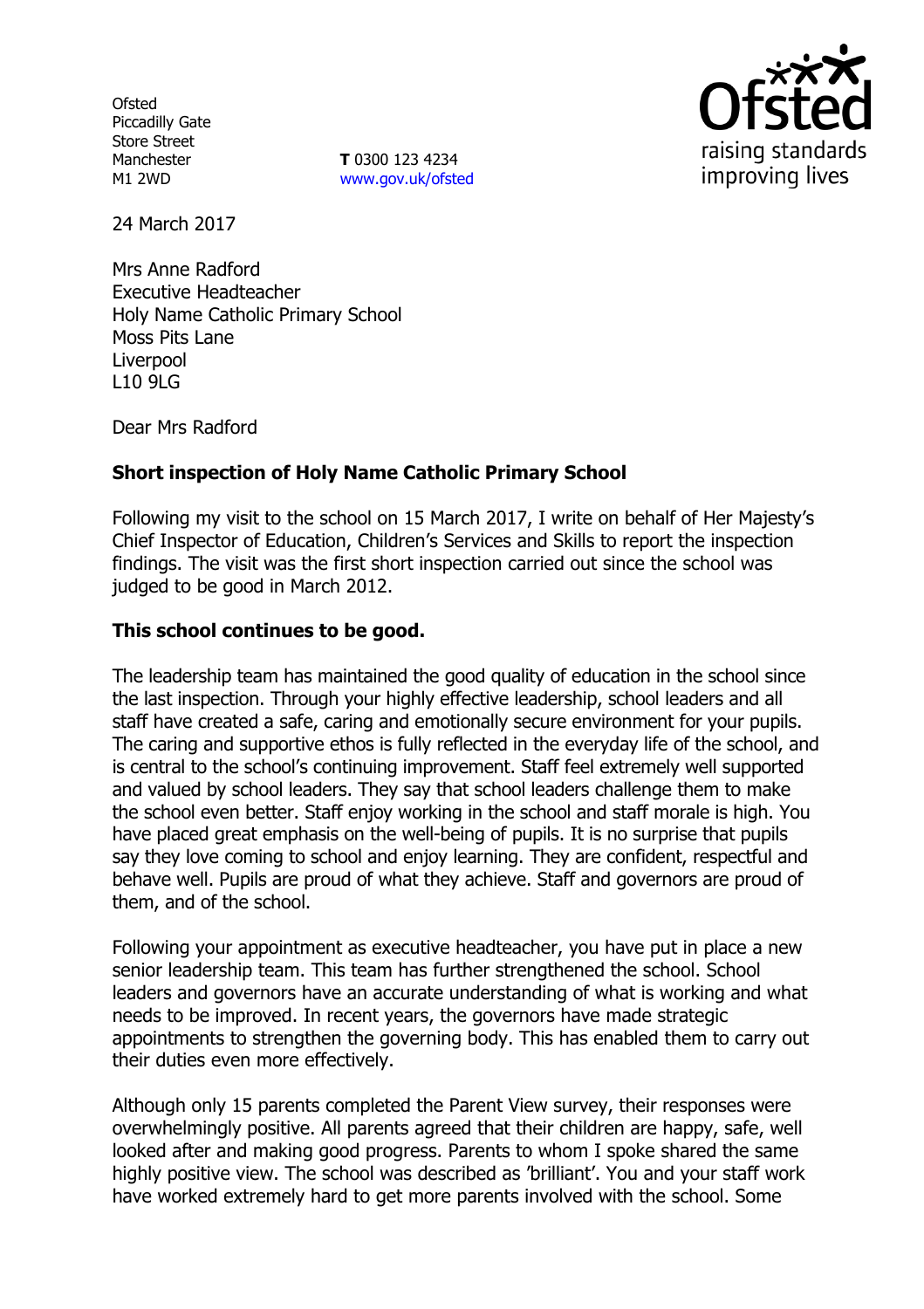

parents are still reluctant to join in activities, and do not yet share your aspirations for all pupils.

At the time of the last inspection, inspectors asked you to make sure that teachers' ongoing assessment in lessons enabled them to meet more precisely the needs of pupils of differing abilities. Teachers now routinely assess and record pupils' progress to plan what individual pupils need to learn next. You were also asked to improve the quality of pupils' writing and spelling. These have been addressed. There is a strong focus on writing across the school. In 2016, the percentage of pupils reaching the expected standard in spelling at the end of key stage 2 was above the national figure.

# **Safeguarding is effective.**

School leaders have ensured that all safeguarding arrangements are fit for purpose. Central to the school's vigilant safeguarding culture is the way in which staff use their detailed knowledge of the pupils in order to keep them safe. School leaders understand that persistent pupil absence is a safeguarding concern and act quickly when attendance is low. Record-keeping is up to date and systematic. Staff and governors are well trained in all areas of risk to pupils. For example, staff have recently attended training on child sexual exploitation and female genital mutilation. Internet safety is a priority and leaders take firm action to ensure that pupils know how to keep themselves and others safe. Pupils who are experiencing difficulties at home or at school are given high-quality pastoral support to help them overcome their problems. This support adds to pupils' overall safety.

## **Inspection findings**

- Subject leadership of English and mathematics is good. Year 6 teachers have indepth knowledge of what pupils need to know by the end of key stage 2. They use this understanding to raise expectations across the school. Subject leaders know the progress pupils make in each key stage and have taken action to make progress even better.
- Subject leaders extensively research new initiatives and all staff are trained before changes are introduced. Consequently, staff are confident about teaching in new ways. Teachers quickly embed the same consistent approaches in all year groups. As a result, pupils are making increasingly rapid progress from their low starting points. For example a scheme for academic mentoring has resulted in accelerated progress in mathematics in both key stages.
- Senior leaders quickly identified that although pupils had very good phonics skills, they did not all understand what they were reading. As a large number of pupils do not read regularly at home, school staff provide pupils with regular and varied opportunities to read during the school day. For example, Years 4 and 5 pupils are trained as 'Reading Revolutionaries' and read with pupils from Years 1 and 2. 'Reading Revolutionaries' are trained how to ask questions about the book. The impact has been positive for all pupils. The progress pupils make in reading is also positively influencing their writing skills.
- In both key stages 1 and 2, there is a focus on developing spoken language to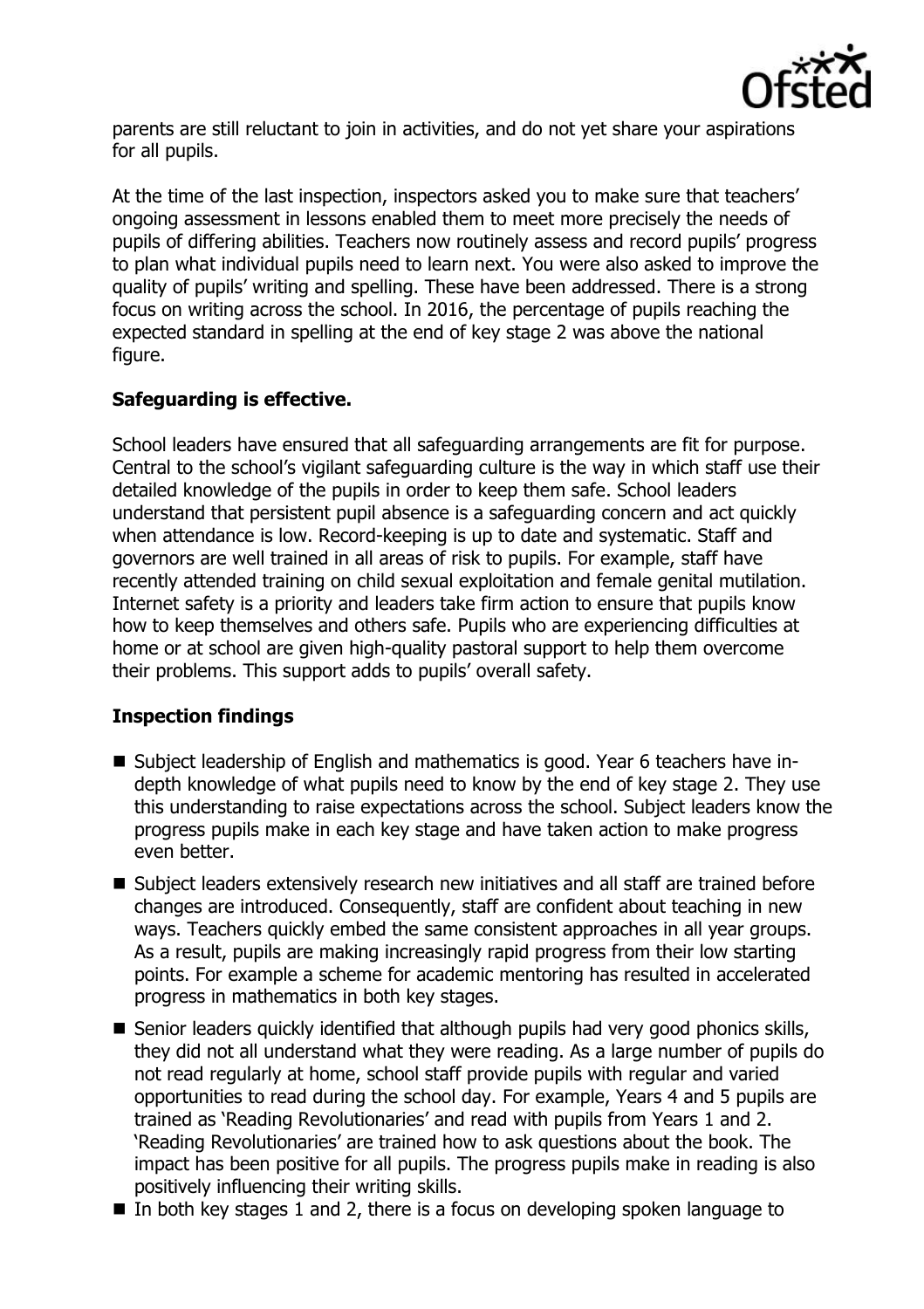

support writing. The motto is, 'If you can't say it, you can't write it.' In English, teachers focus on reading, analysis and writing. This cycle has added greatly to the progress that pupils make and to the quality of work that they produce.

- Teachers use rigorous systems to monitor progress. As they record pupils' learning at the end of each unit, they quickly identify where pupils need more specific teaching to ensure that any gaps are filled. Pupils' progress meetings, which take place at least termly, identify pupils who are not meeting targets in reading, writing and mathematics. Teachers then provide personalised interventions. Teachers teach weekly booster sessions in English and mathematics to small groups of pupils from Year 2 and Year 6. These pupils are making accelerated progress, especially the middle-ability pupils in Year 6.
- In-school tracking data for 2016/17 shows that a higher percentage of pupils than in 2015/16 are on track to meet the age-related expectations in both key stages 1 and 2. You are aware that only a very small number of pupils will achieve at greater depth. Therefore you are taking actions to challenge pupils so that an increased number of pupils achieve more highly. Current in-school data shows no real difference in the progress made by boys and girls, nor in that of disadvantaged and other pupils.
- $\blacksquare$  Senior leaders have placed great emphasis on raising the aspirations of pupils, promoting them as learners, teachers and future employees. For example, Year 6 pupils are given a range of responsibilities, including running the school library and calculating and reporting weekly attendance figures.
- Teachers encourage Years 5 and 6 middle-ability pupils to become Maths Ambassadors. The role is to play maths games with pupils in early years and key stage 1. This has been extremely positive for both 'teacher and learner'. Year 6 boys act as a positive role model for boys in early years. This has encouraged the boys in Nursery and Reception to join in mathematics games. Pupils spoke enthusiastically about the Maths Ambassador role. Year 6 pupils feel that they have grown in confidence in their ability in mathematics.
- The leadership of early years is excellent. Early years is a strength of the school. Over half the children join the Nursery and Reception classes well below typical levels of development. Due to high expectations, pupils make rapid progress from their low starting points. Current school data shows that the difference between the progress of girls and boys is diminishing. There is no difference in the progress made by disadvantaged children.
- **Parental involvement is at its best in early years. You have extended the successful** model of 'stay and play' sessions into other key stages, for example 'stay and read' and 'stay and count' sessions. Although family members attend in key stages 1 and 2, many more families take part in Nursery and Reception.
- Where pupils' attendance is an issue, school leaders are able to explain how unauthorised absence is followed up and robustly monitored. External agencies are used well to support those pupils who are persistently absent. You do not hesitate to take further action if absence continues to be an issue.
- School leaders are able to explain the personal circumstances of all pupils whose attendance is a cause for concern and the personalised actions they have taken to